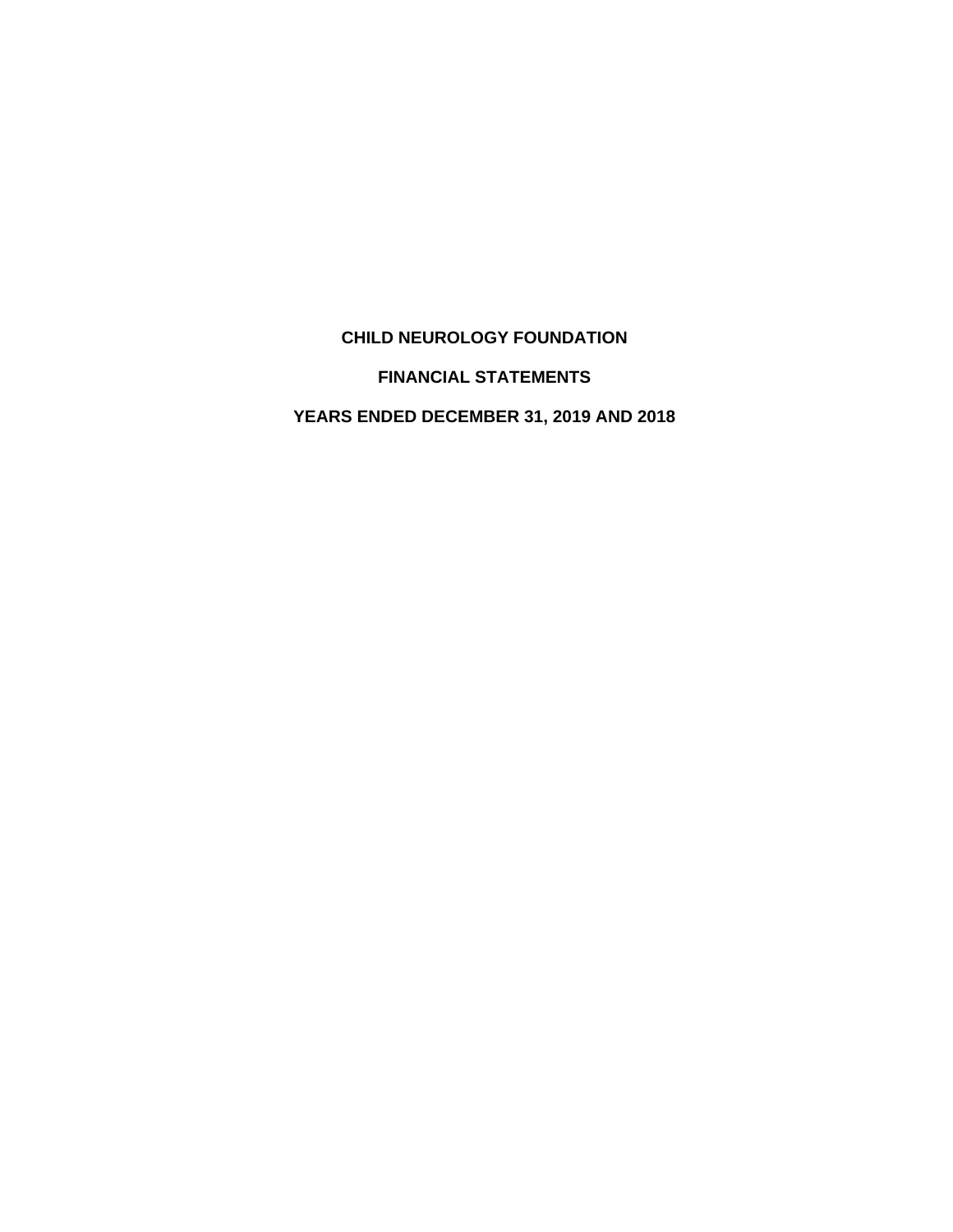# **CHILD NEUROLOGY FOUNDATION TABLE OF CONTENTS YEARS ENDED DECEMBER 31, 2019 AND 2018**

| <b>INDEPENDENT AUDITORS' REPORT</b>      |   |
|------------------------------------------|---|
| <b>FINANCIAL STATEMENTS</b>              |   |
| <b>STATEMENTS OF FINANCIAL POSITION</b>  | 3 |
| <b>STATEMENTS OF ACTIVITIES</b>          | 4 |
| <b>STATEMENTS OF FUNCTIONAL EXPENSES</b> | 5 |
| <b>STATEMENTS OF CASH FLOWS</b>          | 7 |
| <b>NOTES TO FINANCIAL STATEMENTS</b>     | 8 |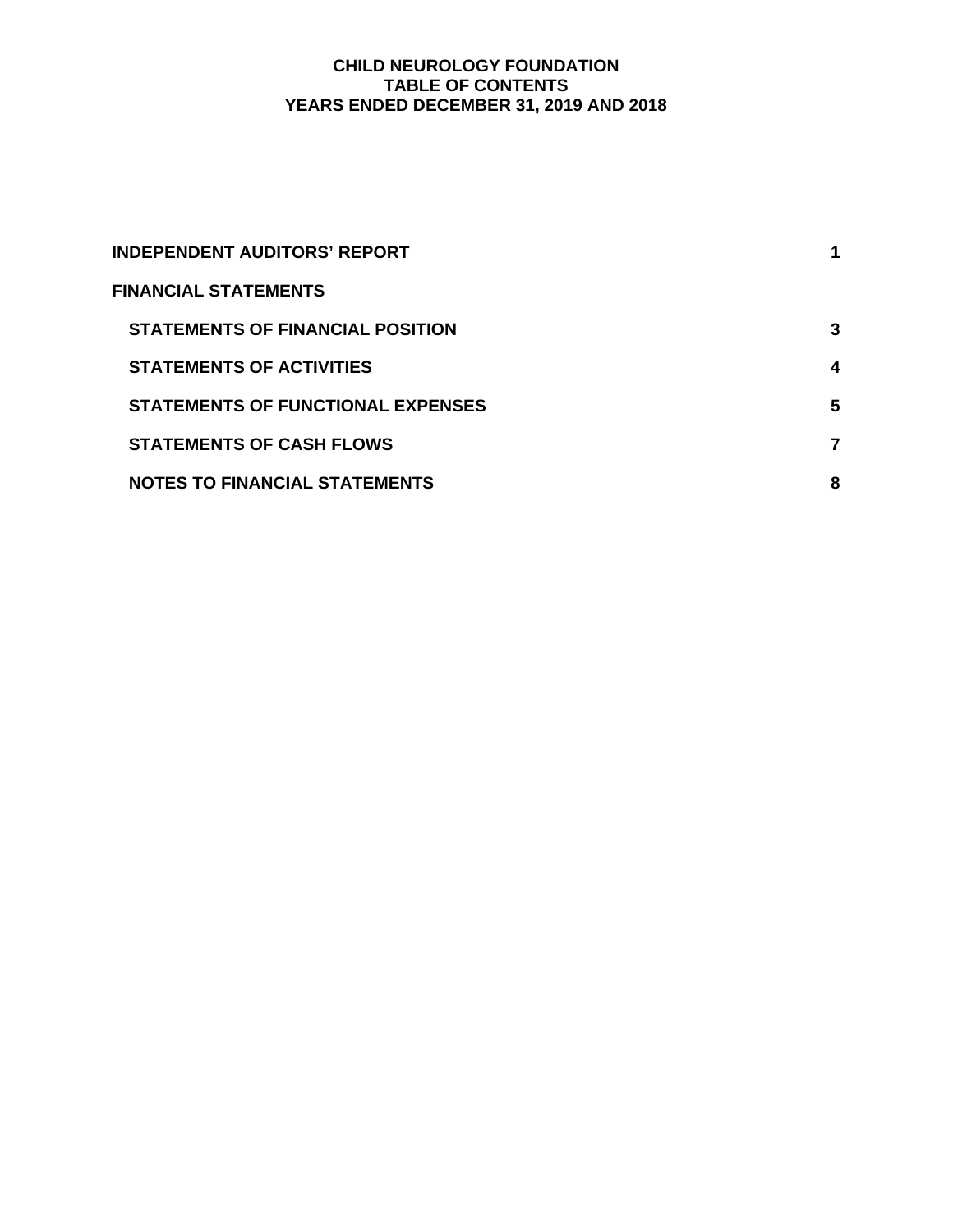

CliftonLarsonAllen LLP CLAconnect.com

# **INDEPENDENT AUDITORS' REPORT**

Board of Directors Child Neurology Foundation Minneapolis, Minnesota

We have audited the accompanying financial statements of Child Neurology Foundation (a nonprofit organization), which comprise the statements of financial position as of December 31, 2019 and 2018, and the related statements of activities, functional expenses, and cash flows for the years then ended, and the related notes to the financial statements.

# *Management's Responsibility for the Financial Statements*

Management is responsible for the preparation and fair presentation of these financial statements in accordance with accounting principles generally accepted in the United States of America; this includes the design, implementation, and maintenance of internal control relevant to the preparation and fair presentation of financial statements that are free from material misstatement, whether due to fraud or error.

# *Auditors' Responsibility*

Our responsibility is to express an opinion on these financial statements based on our audits. We conducted our audits in accordance with auditing standards generally accepted in the United States of America. Those standards require that we plan and perform the audits to obtain reasonable assurance about whether the financial statements are free from material misstatement.

An audit involves performing procedures to obtain audit evidence about the amounts and disclosures in the financial statements. The procedures selected depend on the auditors' judgment, including the assessment of the risks of material misstatement of the financial statements, whether due to fraud or error. In making those risk assessments, the auditor considers internal control relevant to the entity's preparation and fair presentation of the financial statements in order to design audit procedures that are appropriate in the circumstances, but not for the purpose of expressing an opinion on the effectiveness of the entity's internal control. Accordingly, we express no such opinion. An audit also includes evaluating the appropriateness of accounting policies used and the reasonableness of significant accounting estimates made by management, as well as evaluating the overall presentation of the financial statements.

We believe that the audit evidence we have obtained is sufficient and appropriate to provide a basis for our audit opinion.

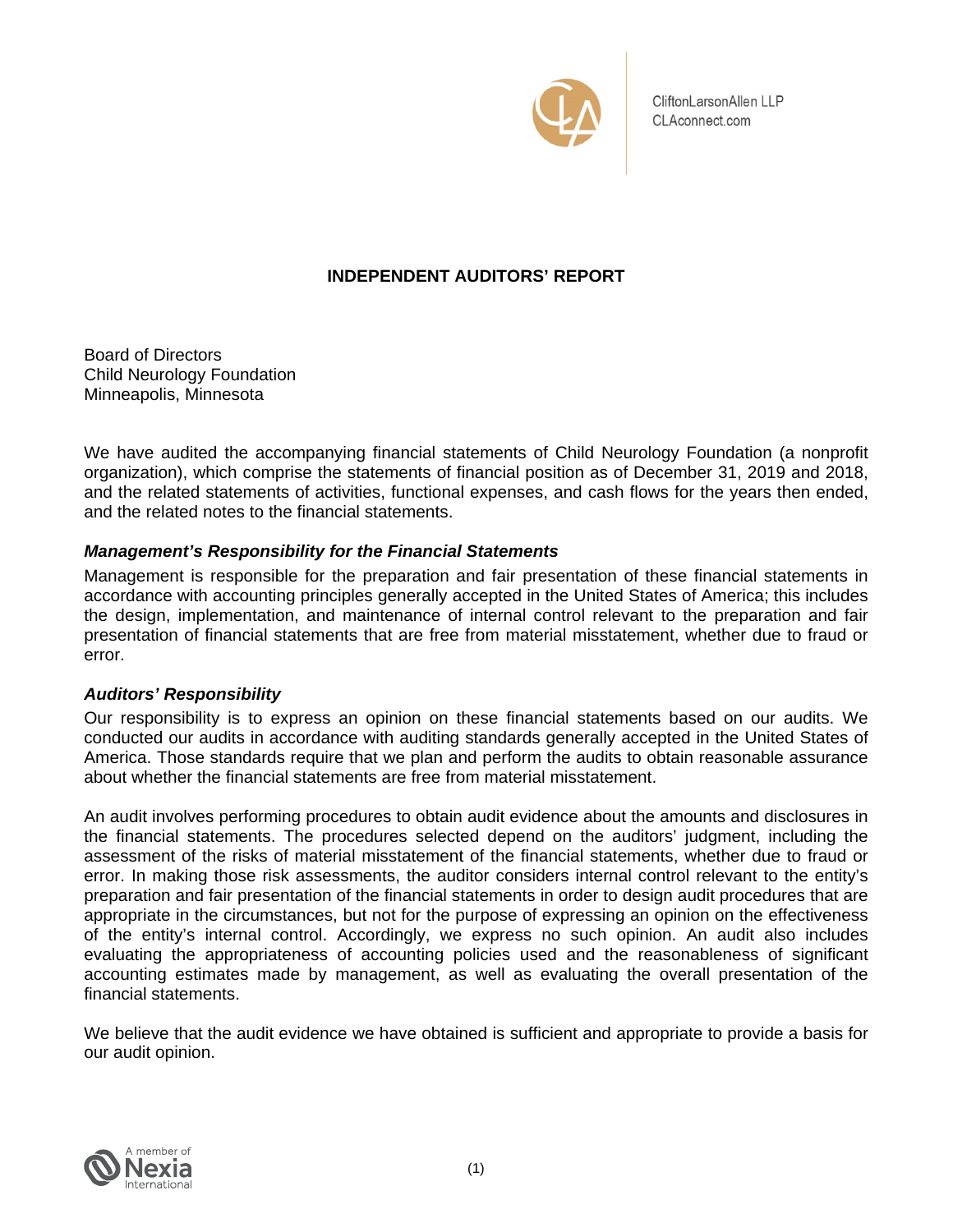Board of Directors Child Neurology Foundation

# *Opinion*

In our opinion, the financial statements referred to above present fairly, in all material respects, the financial position of Child Neurology Foundation as of December 31, 2019 and 2018, and the changes in its net assets and its cash flows for the years then ended in accordance with accounting principles generally accepted in the United States of America.

Viifton Larson Allen LLP

**CliftonLarsonAllen LLP** 

Minneapolis, Minnesota May 7, 2020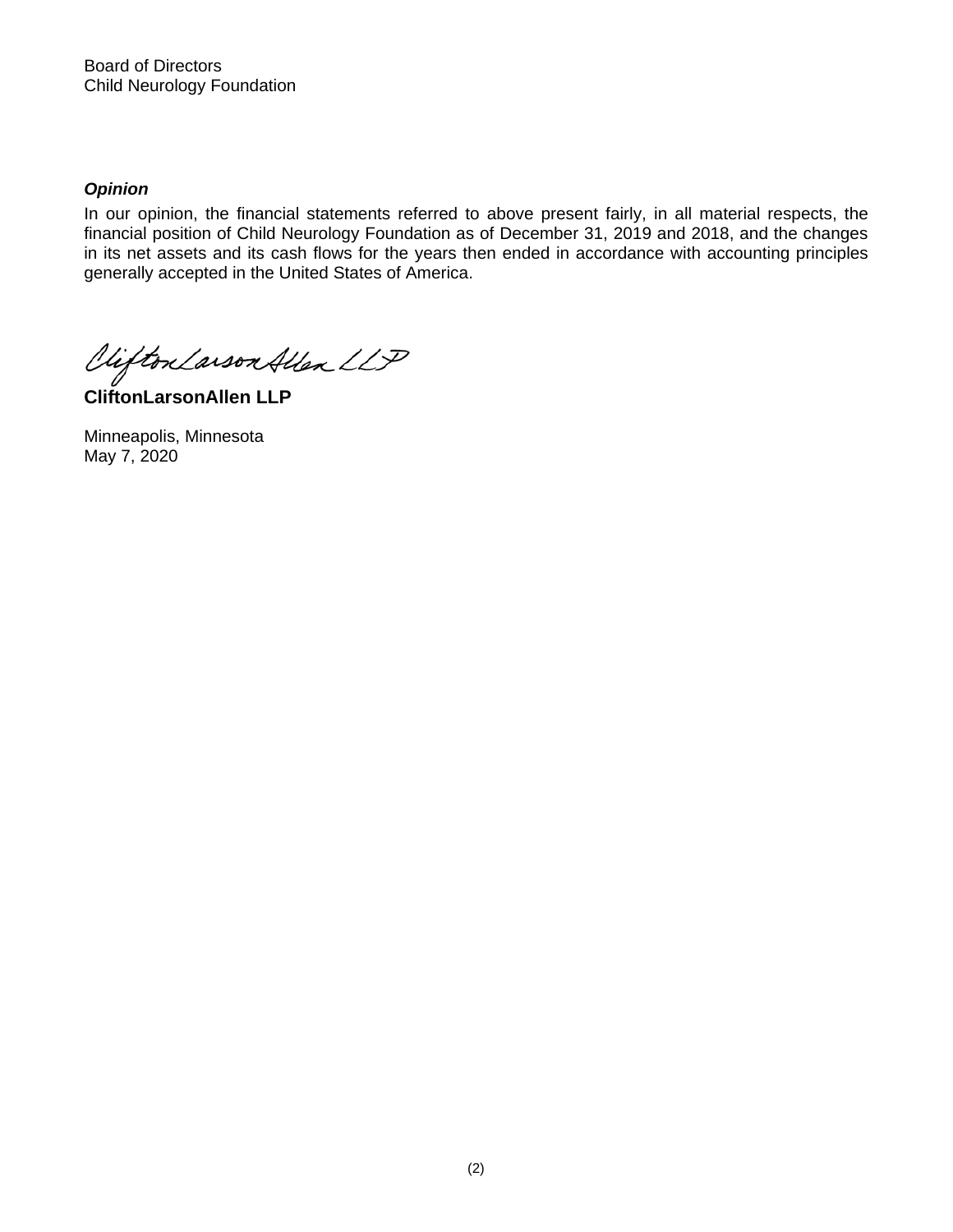# **CHILD NEUROLOGY FOUNDATION STATEMENTS OF FINANCIAL POSITION DECEMBER 31, 2019 AND 2018**

|                                            | 2019            | 2018            |
|--------------------------------------------|-----------------|-----------------|
| <b>ASSETS</b>                              |                 |                 |
| <b>CURRENT ASSETS</b>                      |                 |                 |
| Cash and Cash Equivalents                  | \$<br>1,514,720 | \$<br>1,259,643 |
| Pledges Receivable, Net                    | 661,874         | 85,800          |
| <b>Prepaid Expenses</b>                    | 2,182           | 4,347           |
| <b>Total Current Assets</b>                | 2,178,776       | 1,349,790       |
| <b>LONG-TERM ASSETS</b>                    |                 |                 |
| Pledges Receivable, Net of Current Portion | 689,355         | 915,237         |
| <b>Funds Held with Others</b>              | 130,017         | 115,616         |
| Property, Plant, and Equipment, Net        | 27,046          | 15,053          |
| <b>Total Long-Term Assets</b>              | 846,418         | 1,045,906       |
| <b>Total Assets</b>                        | 3,025,194<br>26 | 2,395,696<br>\$ |
| <b>LIABILITIES AND NET ASSETS</b>          |                 |                 |
| <b>CURRENT LIABILITIES</b>                 |                 |                 |
| Accounts Payable and Accrued Liabilities   | \$<br>184,827   | \$<br>119,573   |
| <b>Grants Payable</b>                      | 200,000         | 200,000         |
| Deferred Revenue                           | 85,000          | 60,000          |
| <b>Total Current Liabilities</b>           | 469,827         | 379,573         |
| <b>LONG-TERM LIABILITIES</b>               |                 |                 |
| Grants Payable, Net of Current Portion     | 98,147          | 96,976          |
| <b>Total Liabilities</b>                   | 567,974         | 476,549         |
| <b>NET ASSETS (DEFICIT)</b>                |                 |                 |
| <b>Without Donor Restrictions</b>          | 252,126         | (29, 650)       |
| <b>With Donor Restrictions</b>             | 2,205,094       | 1,948,797       |
| <b>Total Net Assets</b>                    | 2,457,220       | 1,919,147       |
| <b>Total Liabilities and Net Assets</b>    | \$<br>3,025,194 | 2,395,696<br>\$ |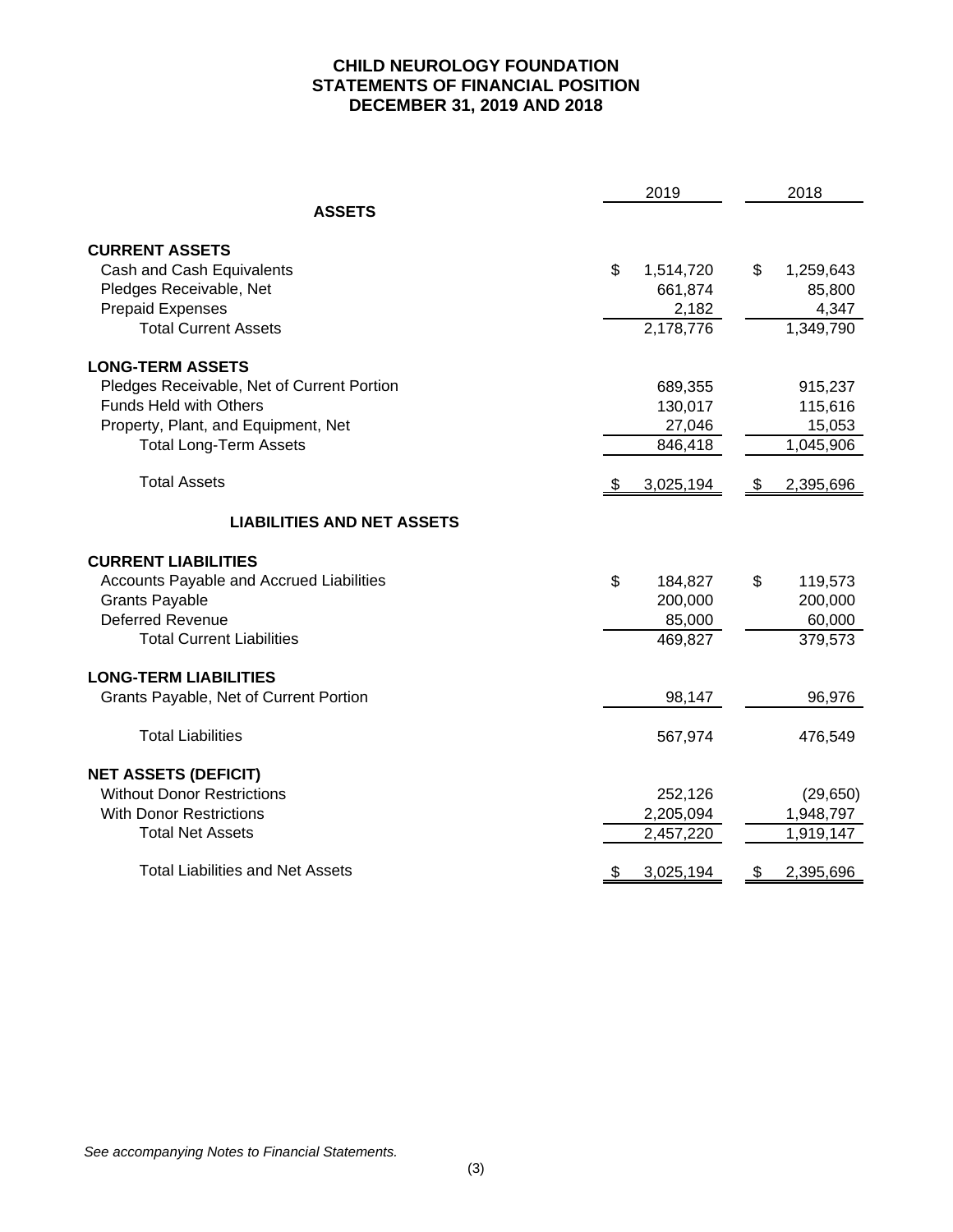### **CHILD NEUROLOGY FOUNDATION STATEMENTS OF ACTIVITIES YEARS ENDED DECEMBER 31, 2019 AND 2018**

|                                           |                      | 2019                |                 |                      | 2018              |                 |
|-------------------------------------------|----------------------|---------------------|-----------------|----------------------|-------------------|-----------------|
|                                           | <b>Without Donor</b> | <b>With Donor</b>   |                 | <b>Without Donor</b> | <b>With Donor</b> |                 |
|                                           | <b>Restrictions</b>  | <b>Restrictions</b> | Total           | Restrictions         | Restrictions      | Total           |
| <b>SUPPORT AND REVENUE</b>                |                      |                     |                 |                      |                   |                 |
| Contributions                             | \$<br>284,822        | 1,545,534<br>\$     | 1,830,356<br>\$ | \$<br>127,530        | 1,326,983<br>\$   | 1,454,513<br>\$ |
| <b>Membership Fees</b>                    | 495,000              |                     | 495,000         | 397,083              |                   | 397,083         |
| <b>Other Revenue</b>                      |                      |                     |                 | 600                  |                   | 600             |
| Investment Income (Loss)                  | 9,070                | 20,183              | 29,253          |                      | (9,974)           | (9, 974)        |
| Net Assets Released from Restriction      | 1,309,420            | (1,309,420)         |                 | 871,901              | (871, 901)        |                 |
| <b>Total Support and Revenue</b>          | 2,098,312            | 256,297             | 2,354,609       | 1,397,114            | 445,108           | 1,842,222       |
| <b>EXPENSES</b>                           |                      |                     |                 |                      |                   |                 |
| <b>Community Education</b>                | 147,453              |                     | 147,453         | 195,058              |                   | 195,058         |
| <b>Community Support</b>                  | 670,313              |                     | 670,313         | 366,572              |                   | 366,572         |
| <b>Research Grants</b>                    | 203,141              |                     | 203,141         | 202,840              |                   | 202,840         |
| <b>Total Program Services</b>             | 1,020,907            |                     | 1,020,907       | 764,470              |                   | 764,470         |
| Management and General                    | 498,364              |                     | 498,364         | 353,006              |                   | 353,006         |
| Fundraising                               | 297,265              |                     | 297,265         | 173,223              |                   | 173,223         |
| <b>Total Expenses</b>                     | ,816,536             |                     | 1,816,536       | 1,290,699            |                   | ,290,699        |
| <b>CHANGE IN NET ASSETS</b>               | 281,776              | 256,297             | 538,073         | 106,415              | 445,108           | 551,523         |
| Net Assets (Deficit) - Beginning of Year  | (29, 650)            | 1,948,797           | 1,919,147       | (136,065)            | 1,503,689         | 1,367,624       |
| <b>NET ASSETS (DEFICIT) - END OF YEAR</b> | 252,126              | 2,205,094           | 2,457,220       | (29, 650)<br>\$      | 1,948,797<br>\$   | 1,919,147       |

*See accompanying Notes to Financial Statements.*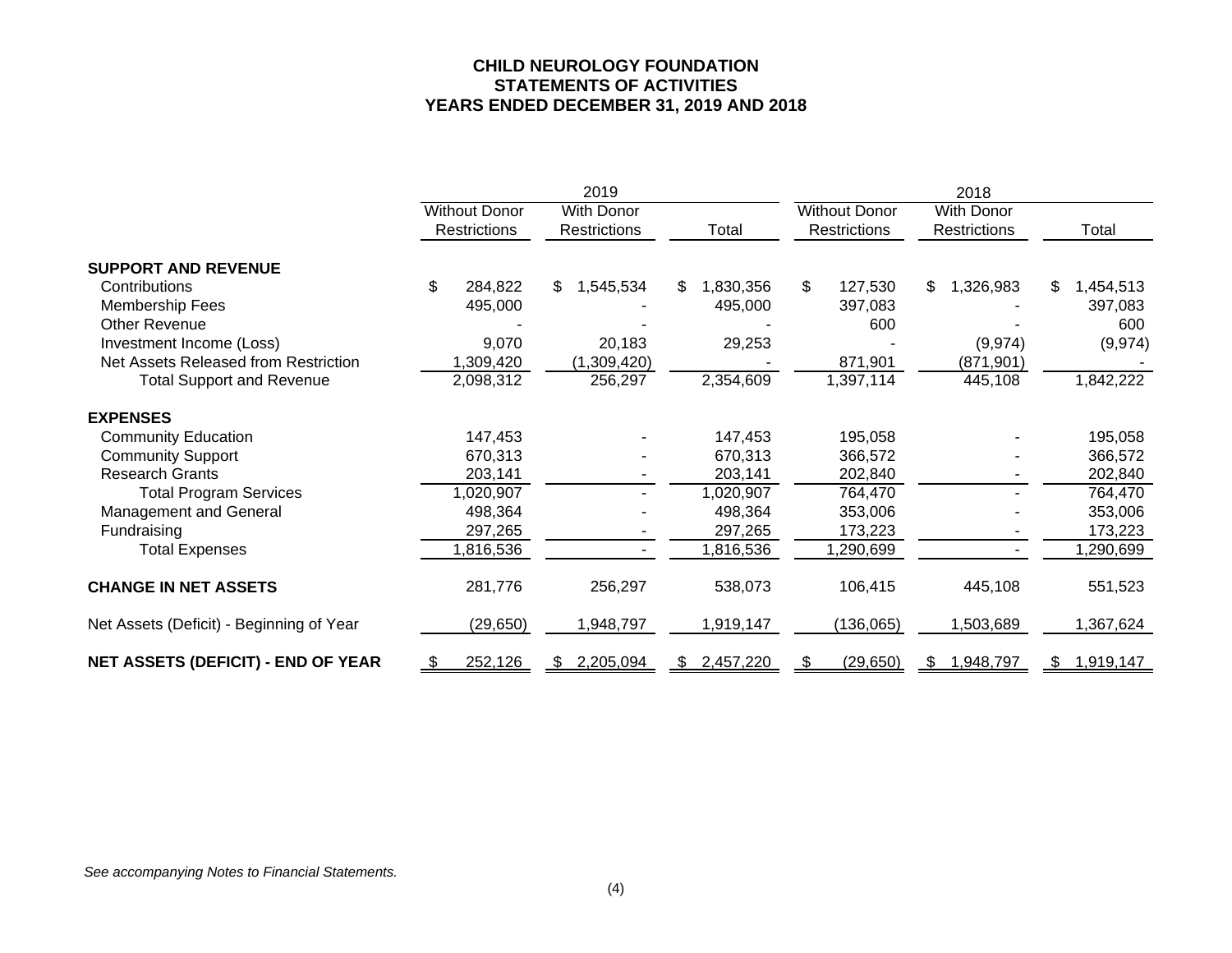### **CHILD NEUROLOGY FOUNDATION STATEMENT OF FUNCTIONAL EXPENSES YEAR ENDED DECEMBER 31, 2019**

|                           |              |               |                | 2019            |               |               |               |
|---------------------------|--------------|---------------|----------------|-----------------|---------------|---------------|---------------|
|                           |              |               |                | Total           |               |               | Total         |
|                           | Community    | Community     | Research       | Program         | Management    |               | Functional    |
|                           | Education    | Support       | Grants         | <b>Services</b> | and General   | Fundraising   | Expenses      |
| <b>EXPENSES</b>           |              |               |                |                 |               |               |               |
| <b>Personnel Costs</b>    | \$<br>23,355 | \$<br>221,760 | \$<br>1,621    | \$<br>246,736   | \$<br>266,234 | \$<br>102,217 | \$<br>615,187 |
| <b>Rent and Utilities</b> | 1,609        | 14,101        | 112            | 15,822          | 6,577         | 6,947         | 29,346        |
| Grants                    | 34,000       | 34,075        | 201,051        | 269,126         |               |               | 269,126       |
| Meetings and Travel       | 8,045        | 174,835       |                | 182.880         | 98,521        | 36,693        | 318,094       |
| <b>Professional Fees</b>  | 72,509       | 195,659       | 207            | 268,375         | 64,034        | 140,584       | 472,993       |
| Postage                   | 279          | 5,649         |                | 5,928           | 1,631         | 196           | 7,755         |
| Printing and Publications | 5,326        | 1,923         | 6              | 7,255           | 2,622         | 1,308         | 11,185        |
| Dues and Memberships      | 300          | 1.207         |                | 1.507           | 1,899         |               | 3.406         |
| Management Fee            | 2,013        | 17,537        | 144            | 19,694          | 21,734        | 8,573         | 50,001        |
| Depreciation              |              |               | $\blacksquare$ |                 | 7,614         |               | 7,614         |
| Office Supplies and Other | 17           | 3,567         |                | 3,584           | 27,498        | 747           | 31,829        |
| <b>Total Expenses</b>     | 147,453      | 670,313       | 203,141        | 1,020,907       | 498,364       | 297,265       | 1,816,536     |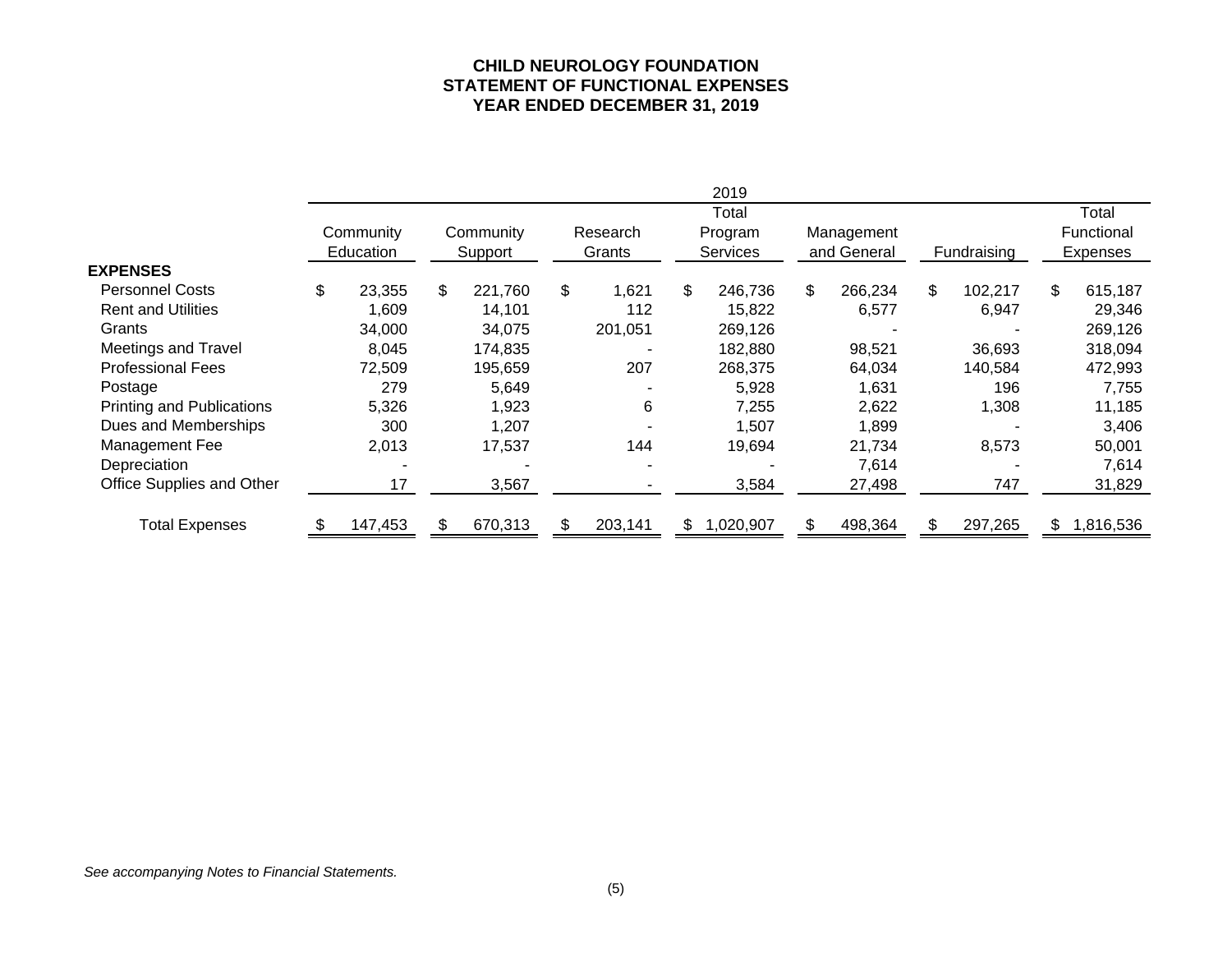### **CHILD NEUROLOGY FOUNDATION STATEMENT OF FUNCTIONAL EXPENSES YEAR ENDED DECEMBER 31, 2018**

|                            |              |     |           |                | 2018          |               |              |     |            |
|----------------------------|--------------|-----|-----------|----------------|---------------|---------------|--------------|-----|------------|
|                            |              |     |           |                | Total         |               |              |     | Total      |
|                            | Community    |     | Community | Research       | Program       | Management    |              |     | Functional |
|                            | Education    |     | Support   | Grants         | Services      | and General   | Fundraising  |     | Expenses   |
| <b>EXPENSES</b>            |              |     |           |                |               |               |              |     |            |
| <b>Personnel Costs</b>     | \$<br>84,592 | \$. | 155,637   | \$<br>3,572    | \$<br>243,801 | \$<br>164,770 | \$<br>71,786 | \$. | 480,357    |
| <b>Rent and Utilities</b>  |              |     |           |                |               |               |              |     |            |
| Grants                     | 27,600       |     | 30,000    | 198,910        | 256,510       |               |              |     | 256,510    |
| <b>Meetings and Travel</b> | 36,639       |     | 46,461    |                | 83.100        | 65,638        | 22,643       |     | 171,381    |
| <b>Professional Fees</b>   | 36,654       |     | 111,028   | 167            | 147,849       | 67,917        | 70,419       |     | 286,185    |
| Postage                    | 3,365        |     | 3,341     |                | 6.706         | 829           | 126          |     | 7,661      |
| Printing and Publications  | 1,256        |     | 8,135     | $\blacksquare$ | 9,391         | 414           | 103          |     | 9,908      |
| Dues and Memberships       | 99           |     |           |                | 99            |               |              |     | 99         |
| Management Fee             | 4,535        |     | 8,343     | 191            | 13,069        | 8,833         | 3,848        |     | 25,750     |
| Depreciation               |              |     |           |                |               | 2,549         |              |     | 2,549      |
| Office Supplies and Other  | 318          |     | 3,627     |                | 3,945         | 42,056        | 4,298        |     | 50,299     |
| <b>Total Expenses</b>      | 195,058      |     | 366,572   | 202,840        | 764,470       | 353,006       | 173,223      |     | 1,290,699  |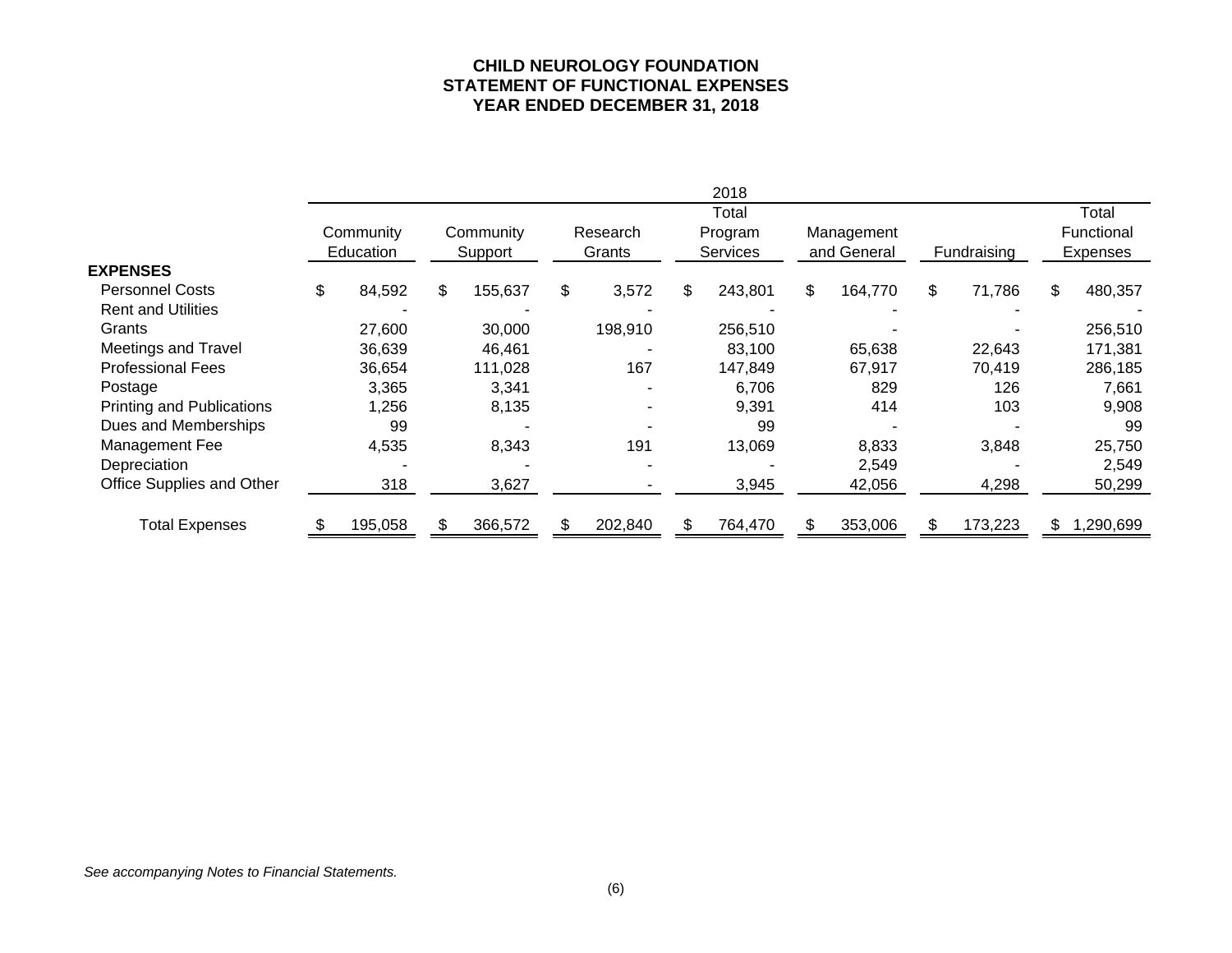# **CHILD NEUROLOGY FOUNDATION STATEMENTS OF CASH FLOWS YEARS ENDED DECEMBER 31, 2019 AND 2018**

|                                                         | 2019          | 2018          |  |  |
|---------------------------------------------------------|---------------|---------------|--|--|
| <b>CASH FLOWS FROM OPERATING ACTIVITIES</b>             |               |               |  |  |
| Change in Net Assets                                    | \$<br>538,073 | \$<br>551,523 |  |  |
| Adjustments to Reconcile Change in Net Assets to        |               |               |  |  |
| Net Cash Provided by Operating Activities:              |               |               |  |  |
| Depreciation and Amortization                           | 7,614         | 2,549         |  |  |
| Change in Funds Held With Others                        | (14, 401)     | 14,826        |  |  |
| Effects of Changes in Operating Assets and Liabilities: |               |               |  |  |
| <b>Contributions Receivable</b>                         | (350, 192)    | (316, 719)    |  |  |
| Prepaid Expenses and Other Assets                       | 2,165         | (3,813)       |  |  |
| Accounts Payable and Accrued Expenses                   | 65,254        | 12,432        |  |  |
| <b>Grants Payable</b>                                   | 1,171         | (706)         |  |  |
| <b>Deferred Revenue</b>                                 | 25,000        | (42,083)      |  |  |
| Net Cash Provided by Operating Activities               | 274,684       | 218,009       |  |  |
| <b>CASH FLOWS FROM INVESTING ACTIVITIES</b>             |               |               |  |  |
| Purchase of Property and Equipment                      | (19,607)      | (15,053)      |  |  |
| Net Cash Used by Investing Activities                   | (19,607)      | (15,053)      |  |  |
| NET INCREASE IN CASH AND CASH EQUIVALENTS               | 255,077       | 202,956       |  |  |
| Cash and Cash Equivalents - Beginning of Year           | 1,259,643     | 1,056,687     |  |  |
| <b>CASH AND CASH EQUIVALENTS - END OF YEAR</b>          | 1,514,720     | 1,259,643     |  |  |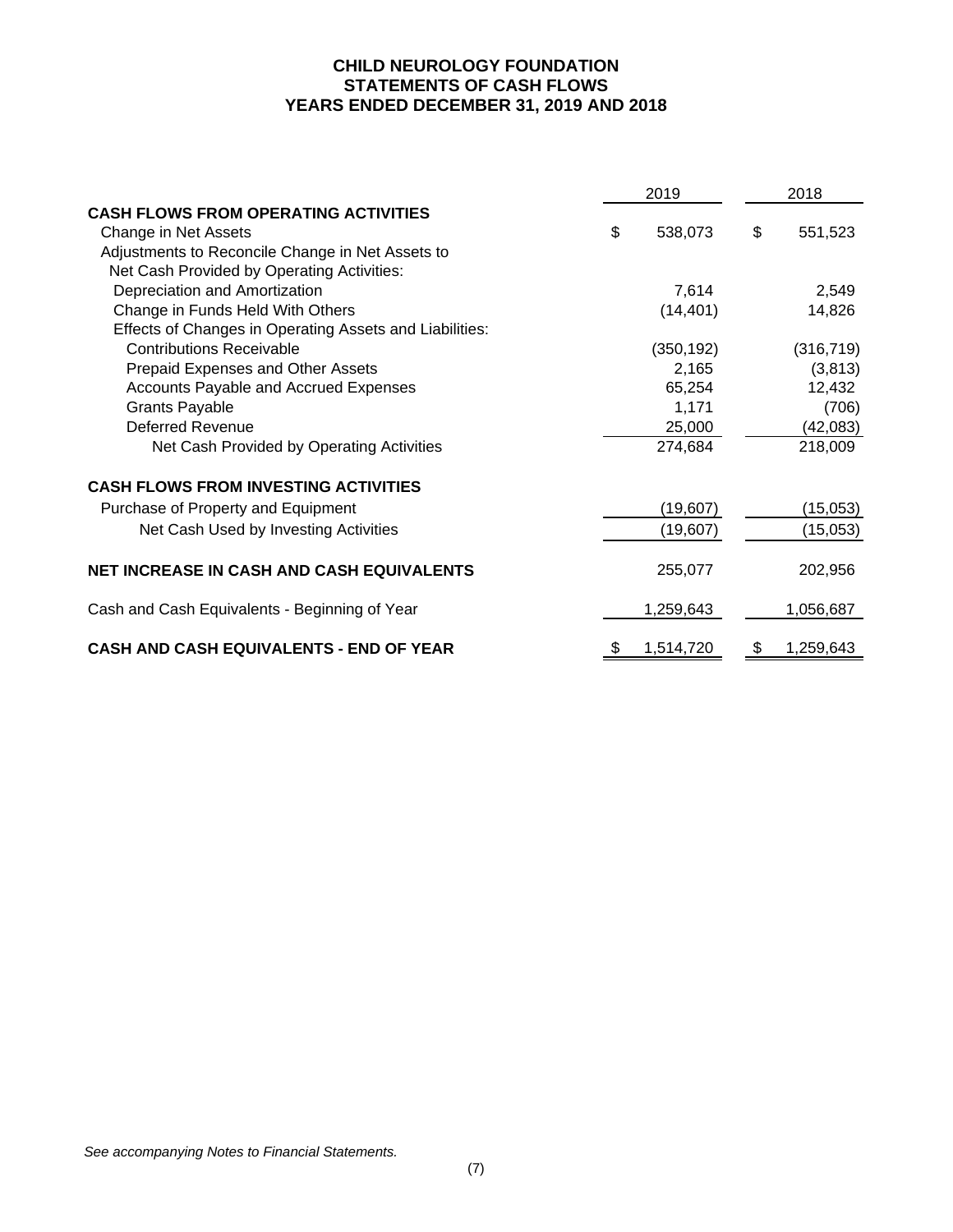# **NOTE 1 SUMMARY OF SIGNIFICANT ACCOUNTING POLICIES**

#### **Nature of Organization**

The Child Neurology Foundation (the Foundation), a nonprofit corporation, is established to be and serve as a collaborative center of education and support for children and families living with neurologic conditions.

The Foundation's Board of Directors has established programmatic priorities in the following areas, including transition of care, peer support, disease education and awareness, collaborative models of advocacy, grants and scholarships, and improving communication between health care provider and patients/caregivers.

#### **Financial Statement Presentation**

Net assets, support, revenue, expenses, gains, and losses are classified based on donorimposed restrictions. Accordingly, net assets of the Foundation and changes therein are classified and reported as follows:

Without Donor Restrictions – Resources over which the board of directors has discretionary control.

With Donor Restrictions – Those resources subject to donor-imposed restrictions which will be satisfied by actions of the Foundation, the passage of time or require that they be maintained in perpetuity by the Foundation; generally, the donor of these assets permits the Foundation to use all or part of the income earned and capital gains, if any, on related investments for general or specific purposes.

#### **Cash and Cash Equivalents**

The Foundation considers all highly liquid debt instruments with original maturities of 12 months or less to be cash equivalents. The Foundation maintains cash in bank accounts which, at times, may exceed federally insured limits. The Foundation has not experienced any losses in such accounts.

#### **Pledges Receivables**

Pledges receivables that are expected to be collected within one year are recorded at their net realizable value. Pledges that are expected to be collected in future years are recorded at the present value of the amount expected to be collected. Accordingly, the Foundation accounts for uncollectible accounts by the reserve method, which is based on management's judgment considering historical information. At December 31, 2019 and 2018, the allowance was \$-0-. Long-term pledge receivables are recorded net of discounts of \$66,145 and \$94,929 as of December 31, 2019 and 2018, respectively.

#### **Property and Equipment**

Property and equipment costing more than \$1,000 are capitalized at original cost. Additions, improvements, or major renewals are capitalized. Any gains or losses on property and equipment retirements are reflected in the current year operations.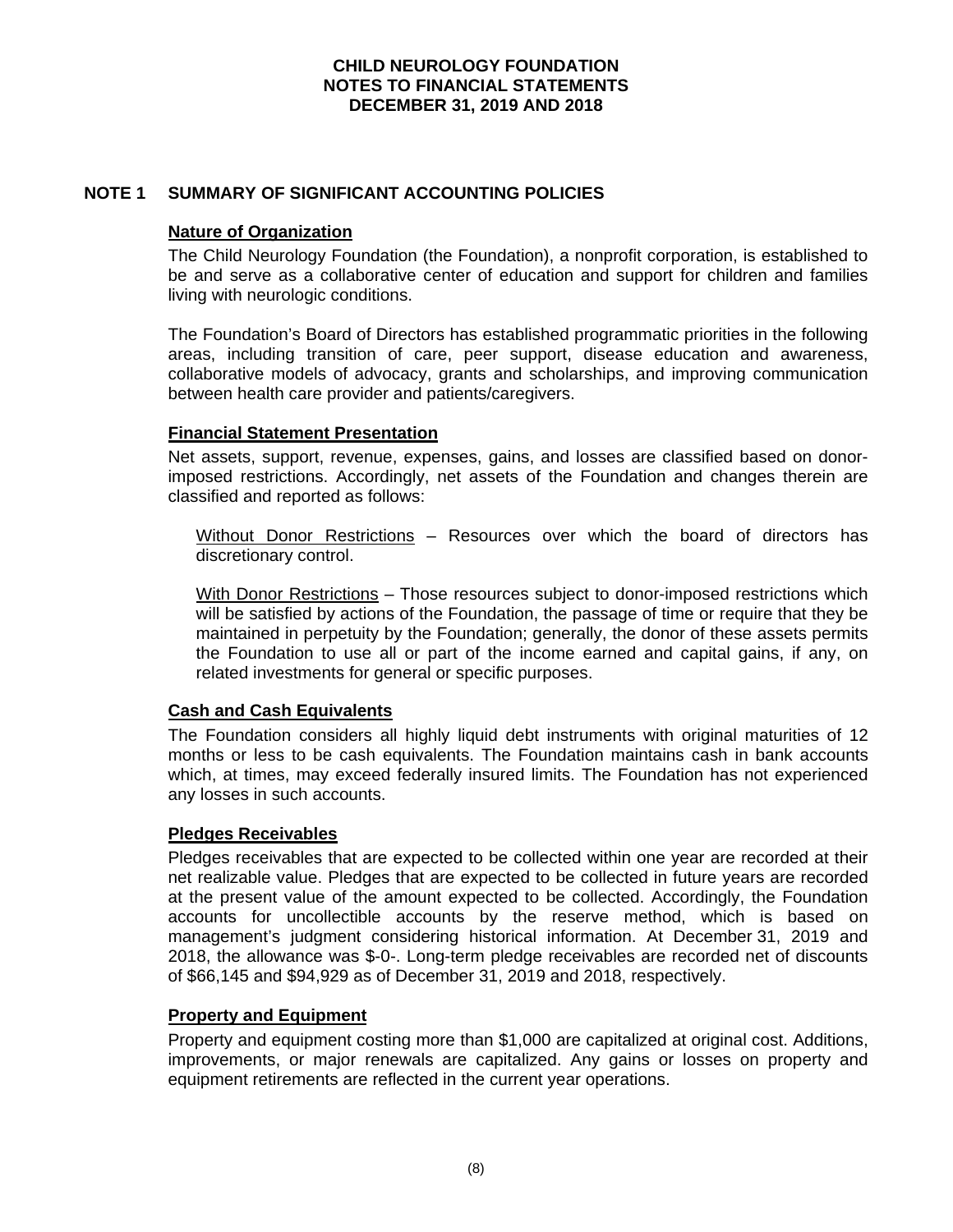# **NOTE 1 SUMMARY OF SIGNIFICANT ACCOUNTING POLICIES (CONTINUED)**

#### **Property and Equipment (Continued)**

Depreciation expense is computed using the straight-line method at rates based on estimated service lives as follows:

| Software and Computer Equipment | 3 Years |
|---------------------------------|---------|
| Portable Conference Booth       | 5 Years |
| Furniture                       | 7 Years |

### **Funds Held With Others**

Funds held with others are made up of endowment investments held at the American Academy of Neurology Institute for purposes of earning long-term investment income. These funds are pooled with the investments at the American Academy of Neurology Institute. The Foundation has the ability to liquidate their investments at any time subject to the redemption restrictions on the individual investments. These investments in marketable securities are recorded at fair value and consist primarily of equity funds and corporate bond funds. Investments in certificates of deposit are recorded at cost. In addition, the investments include two limited partnerships that are diversified funds of hedge funds, reported at the estimated fair value of the Foundation's share of the fund, calculated monthly by the custodian. Investment securities, in general, are exposed to various risks, such as interest rate, credit, and overall market volatility.

#### **Grants Payable**

Grants payable consist of awards and grants approved for various research projects and fellowships. Grants payable are recorded at the date the awards are approved. Long-term grants payable are discounted based on the year to be paid.

#### **Fair Value Measurement**

The Foundation categorizes its investments measured at fair value into a three-level hierarchy based on the priority of the inputs to the valuation technique used to determine fair value. The fair value hierarchy gives the highest priority to quoted prices in active markets for identical assets or liabilities (Level 1) and the lowest priority to unobservable inputs (Level 3). If the inputs used in the determination of the fair value measurement fall within different levels of the hierarchy, the categorization is based on the lowest level input that is significant to the fair value measurement. Investments valued at fair value are categorized based on the inputs to the valuation techniques as follows:

*Level 1* – Inputs that utilize quoted prices (unadjusted) in active markets for identical assets or liabilities that an entity has the ability to access.

*Level 2* – Inputs that include quoted prices for similar assets and liabilities in active markets and inputs that are observable for the asset or liability, either directly or indirectly, for substantially the full term of the financial instrument. Fair values for these instruments are estimated using pricing models, quoted prices of securities with similar characteristics, or discounted cash flows.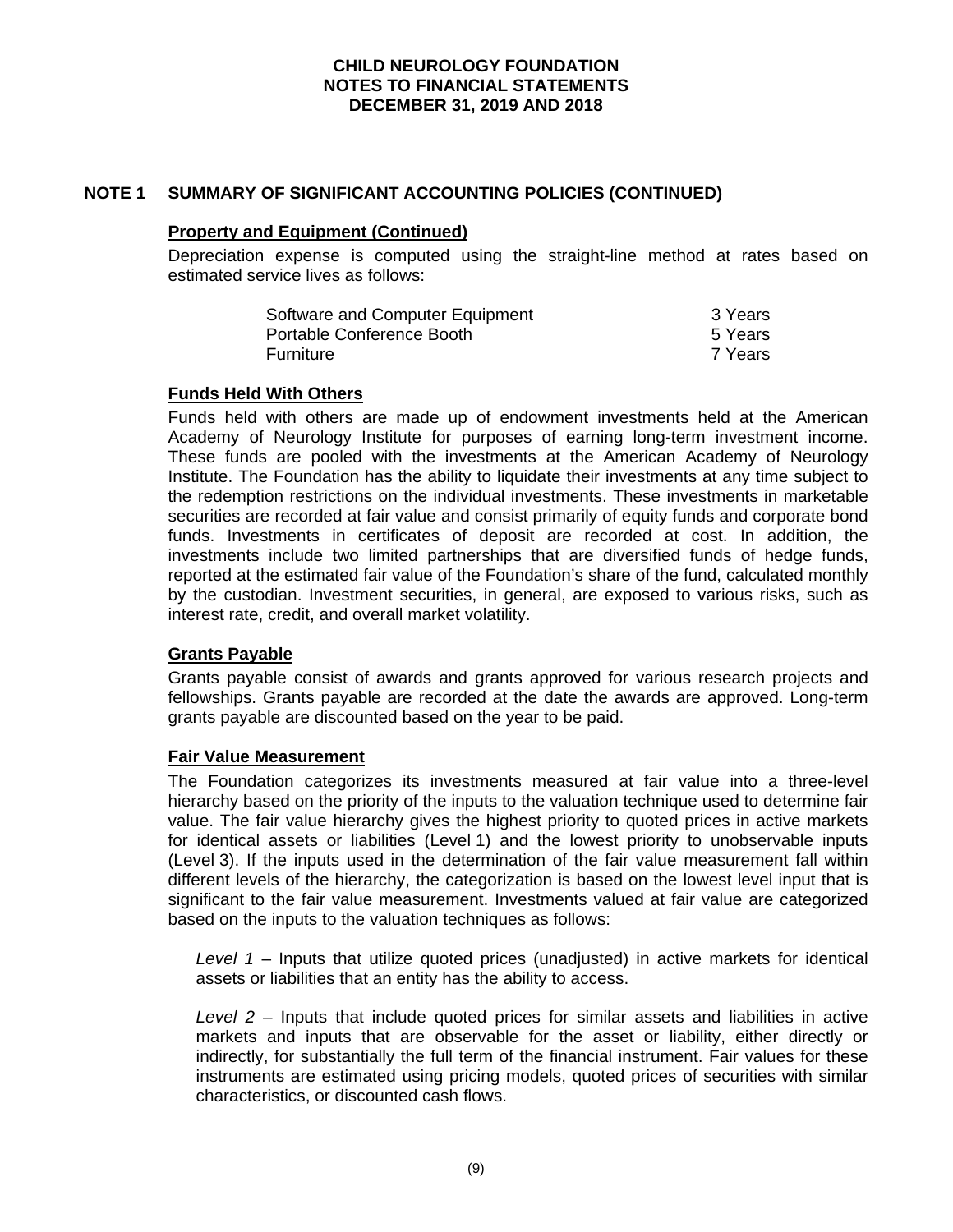# **NOTE 1 SUMMARY OF SIGNIFICANT ACCOUNTING POLICIES (CONTINUED)**

### **Fair Value Measurement (Continued)**

*Level 3* – Inputs that are unobservable inputs for the asset or liability, which are typically based on an entity's own assumptions, as there is little, if any, related market activity.

Subsequent to initial recognition, the Foundation may re-measure the carrying value of assets and liabilities measured on a nonrecurring basis to fair value. Adjustments to fair value usually result when certain assets are impaired. Such assets are written down from their carrying amounts to their fair value.

# **Contributions**

Grants and contributions received are recorded as support with donor restrictions or without donor restrictions, depending on the existence and/or nature of any donor restrictions. Contributions are recognized at fair value when the donor makes a promise to give to CNF that is, in substance, unconditional. Conditional promises to give – that is, those with a measureable performance or other barrier and a right of return – are recorded when the conditions upon which they depend have been met. Until that time, they are reported on the statement of financial position as a refundable advance.

Grants and contributions that are restricted by the donor are reported as increases in net assets with donor restrictions. When a restriction is satisfied, net assets with donor restrictions are released to net assets without donor restrictions.

# **Membership Fees**

Membership fees are for a calendar year period and are recognized in the period they apply to. Membership fees are considered an exchange transaction and fees received in advance of the membership year are recognized as deferred revenue in the statement of financial position.

#### **Allocation of Expenses**

The Foundation's costs of providing its various services have been classified on a program basis in the statements of activities. Accordingly, certain costs have been allocated among the program and support services benefited. Expenses are charged directly to programs and support services where possible. Remaining expenses are allocated based on actual time spent on programs and support services.

#### **Income Taxes**

The Foundation is organized and operates on a nonprofit basis and its tax-exempt status has been recognized by the Internal Revenue Service under Section 501(c)(3). The Foundation is classified as an organization which is not private foundations under the Internal Revenue Code (IRC) and charitable contributions by donors are tax deductible. The Foundation is subject to unrelated business income taxes under the IRC for federal and state tax purposes.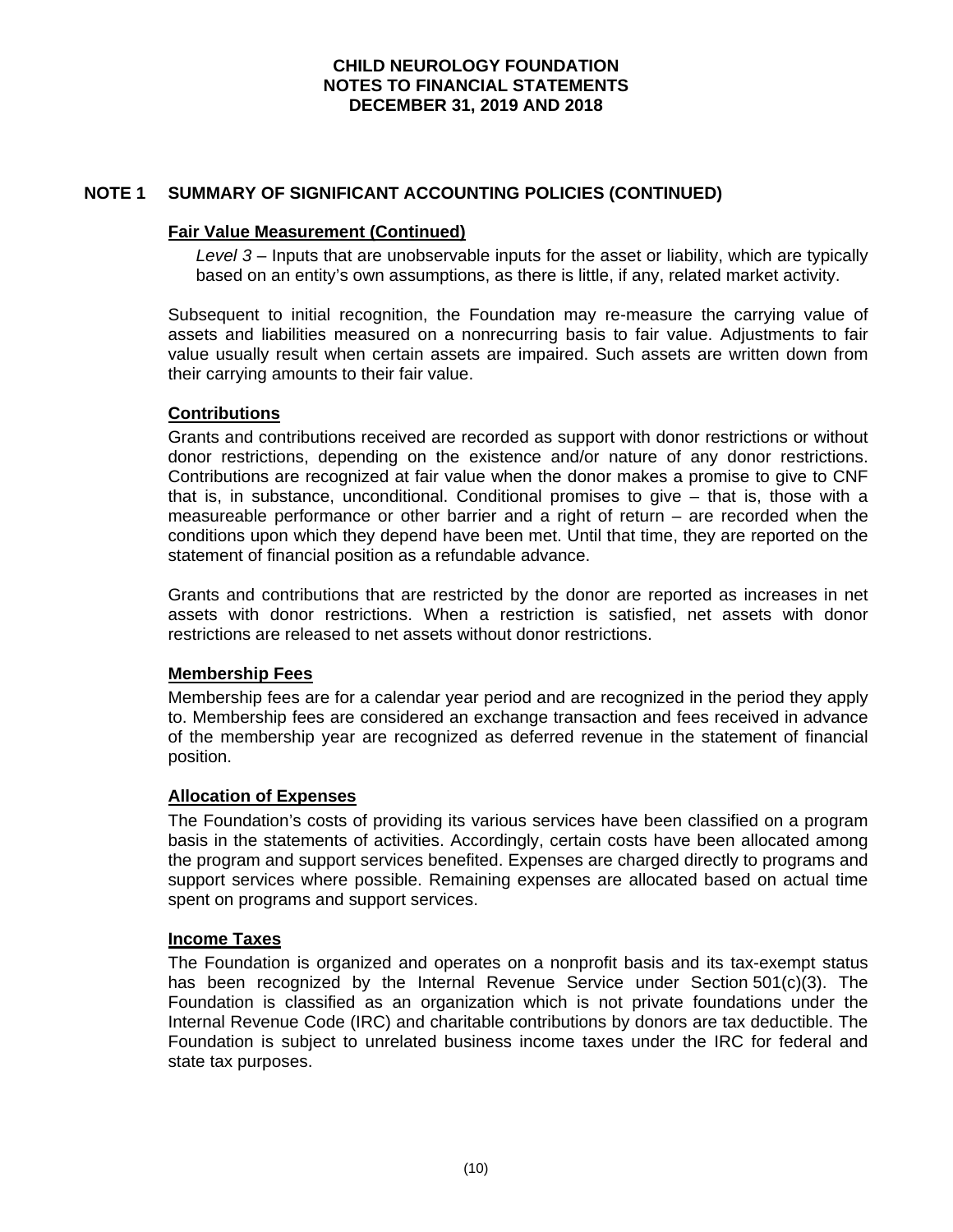# **NOTE 1 SUMMARY OF SIGNIFICANT ACCOUNTING POLICIES (CONTINUED)**

#### **Income Taxes (Continued)**

The Foundation follows the provisions of FASB, which requires that a tax position be recognized or derecognized based on a "more likely than not" threshold. This applies to positions taken or expected to be taken in a tax return. The Foundation does not believe its financial statements include any uncertain tax positions. The Foundation's tax returns are subject to review and examination by federal authorities.

### **Use of Estimates**

The presentation of financial statements in conformity with accounting principles generally accepted in the United States of America requires management to make estimates and assumptions that affect the reported amounts of assets and liabilities and disclosure of contingent assets and liabilities at the date of the financial statements and the reported amounts of revenues and expenses during the reporting period. Actual results could differ from those estimates.

# **Change in Accounting Principle**

In May 2014, FASB issued Accounting Standards Update (ASU) 2014-09, *Revenue from Contracts with Customers* (Topic 606). Subsequent to May 2014, the FASB has issued six ASUs to clarify certain matters related to Topic 606. Topic 606 supersedes the revenue recognition requirements in FASB ASC 605, *Revenue Recognition*, and requires the recognition of revenue when promised goods or services are transferred to customers in an amount that reflects the consideration to which an entity expects to be entitled in exchange for those goods or services. These financial statements reflect the application of ASC 606 guidance beginning in fiscal year 2019. The adoption of ASU 2014-09 was applied on the full retrospective method and did not impact the Foundation's reported revenue.

Additionally, in June 2018 the FASB issued Accounting Standards Update (ASU) 2018-08, *Accounting Guidance for Contributions Received and Made.* These financial statements reflect the adoption of ASU 2018-08 beginning January 1, 2019 as allowed by the standard. The implementation of this standard had no impact on net assets as previously reported.

#### **Subsequent Events**

In preparing these financial statements, the Foundation has evaluated events and transactions for potential recognition or disclosure through May 7, 2020, the date the financial statements were available to be issued.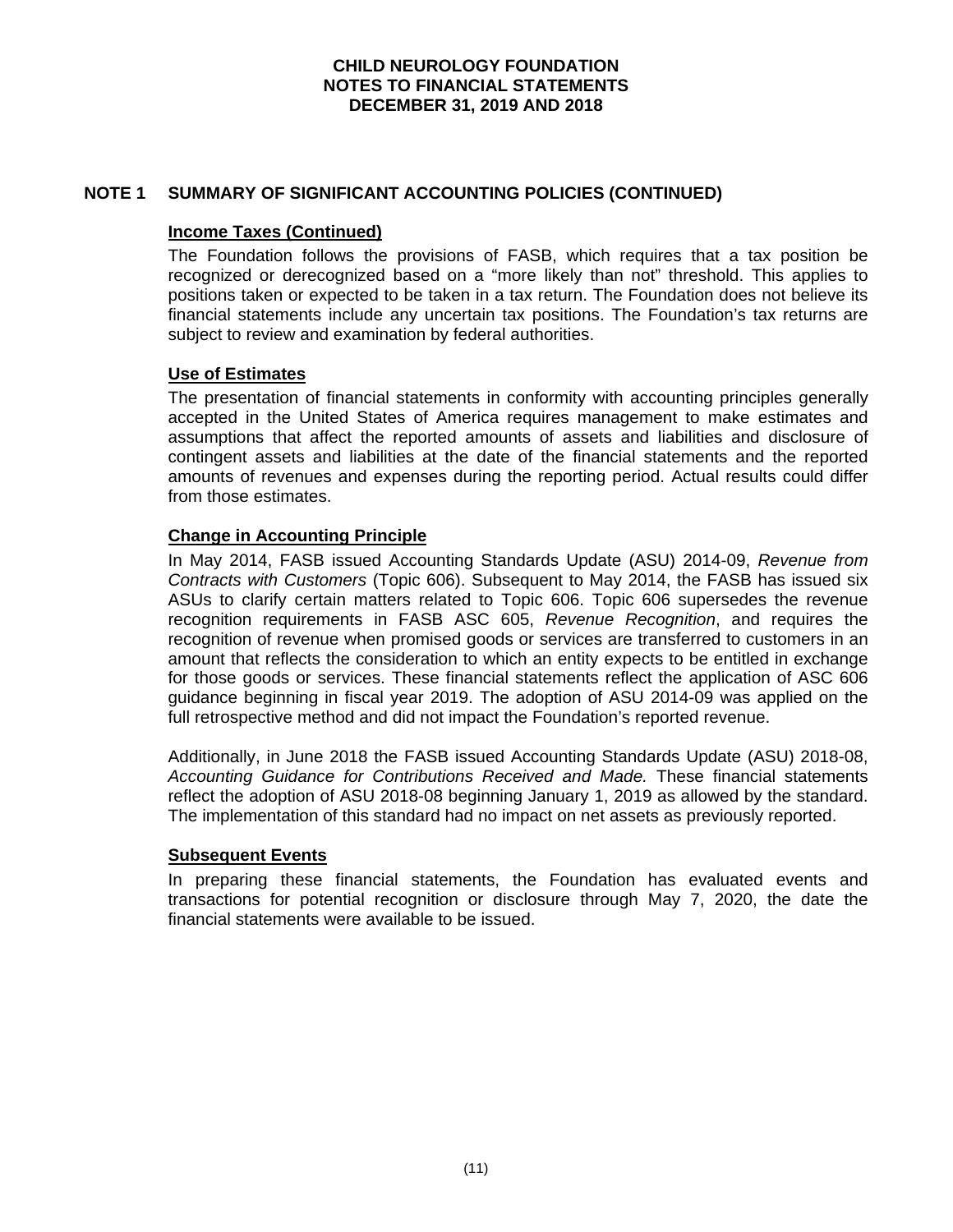### **NOTE 2 PLEDGES RECEIVABLE**

Pledges receivable include the following at December 31:

|                                 | 2019      |  | 2018      |
|---------------------------------|-----------|--|-----------|
| Pledge Due:                     |           |  |           |
| In Less Than One Year           | 661.874   |  | 85,800    |
| In One to Five Years            | 755,500   |  | 1,010,166 |
| Subtotal                        | 1,417,374 |  | 1,095,966 |
| Less: Discount to Present Value | (66,145)  |  | (94, 929) |
| <b>Total Pledges Receivable</b> | 1,351,229 |  | 001.037.ا |

Contributions expected to be received beyond one year are reflected at the present value of future cash flows at the date of donation using a discount rate of approximately 2.25%.

### **NOTE 3 FUNDS HELD WITH OTHERS**

The investments of the Foundation are pooled with reserve investments at the American Academy of Neurology Institute and are recorded as funds held with others on the statements of financial position. The Foundation does not own specific underlying investments within the investment pool. The custodian has allocated investments based on percentage held by the Foundation as follows at December 31:

|                            | 2019         | 2018    |
|----------------------------|--------------|---------|
| Corporate Bond Funds       | \$<br>38.101 | 36,766  |
| Equity Funds - Foreign     | 25,895       | 22,318  |
| Equity Funds - Mid-Cap     | 12.975       | 11,206  |
| Equity Funds - Large Blend | 43.407       | 36,788  |
| Funds of Hedge Funds       | 9.639        | 8,538   |
| <b>Total Reserves</b>      | 130,017      | 115,616 |

Investments in the corporate bond funds, money market mutual funds, equity securities, and equity funds are recorded at fair market value. The fund of hedge funds is recorded at the estimated fair value of the Foundation's share of the fund, calculated monthly by the custodian. The Foundation's share of investment income/(loss) on the funds held with others, which includes earnings on the checking and savings accounts, totaled \$20,183 and (\$9,974) for the years ended December 31, 2019 and 2018, respectively.

#### **NOTE 4 FAIR VALUE MEASUREMENTS**

The Foundation uses fair value measurements to record fair value adjustments to certain investments and to determine fair value disclosures. For additional information on how the Foundation measures fair value, refer to Note 1 – Summary of Significant Accounting Policies.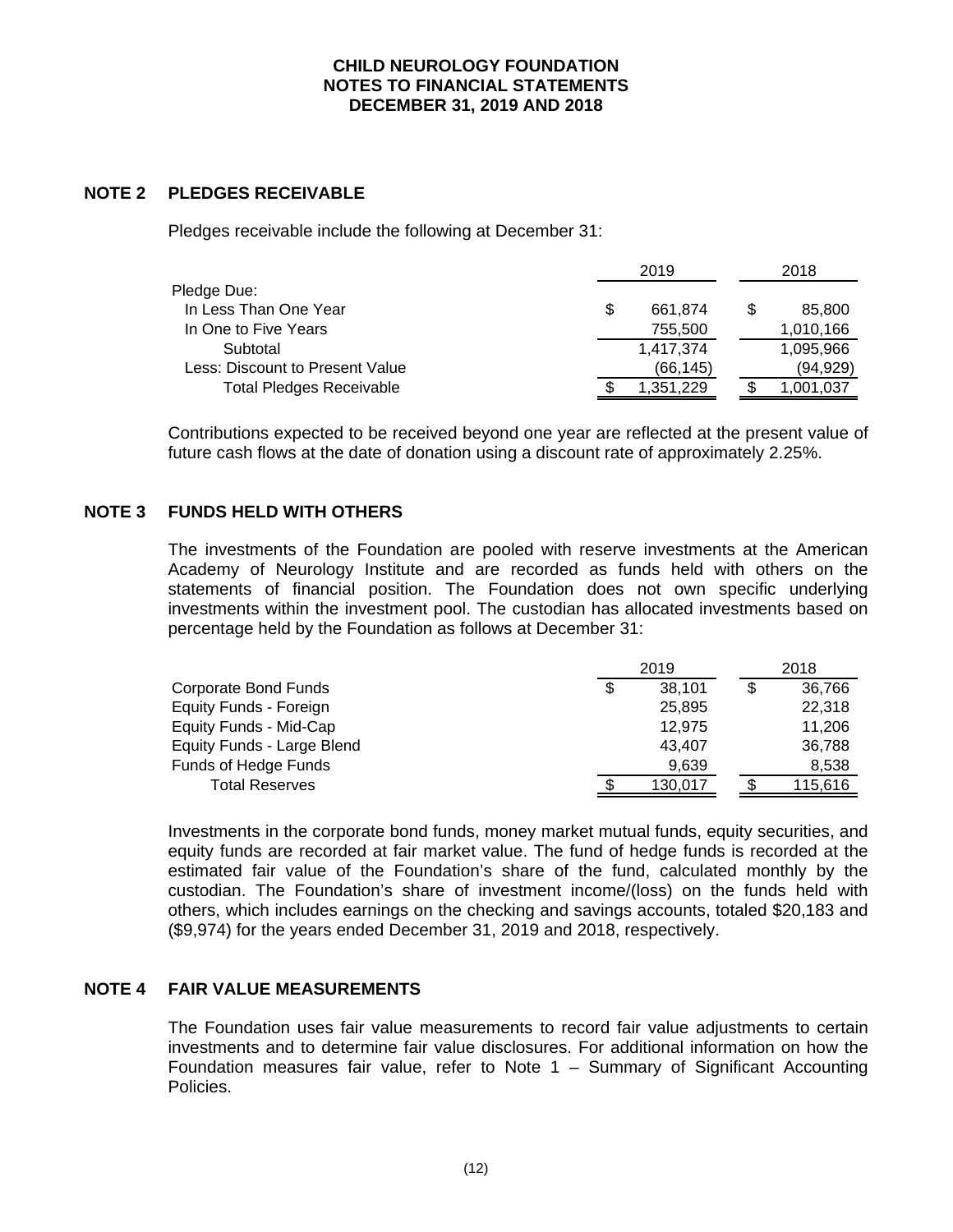### **NOTE 4 FAIR VALUE MEASUREMENTS (CONTINUED)**

In determining the appropriate levels, the Foundation performs a detailed analysis of the assets and liabilities. At each reporting period, all assets and liabilities for which the fair value measurement is based on significant unobservable inputs are classified as Level 3.

The following table presents the balances of assets measured at fair value on a recurring basis by level within the hierarchy at December 31:

|                                                             |         | 2019      |         |                   |  |  |  |  |  |
|-------------------------------------------------------------|---------|-----------|---------|-------------------|--|--|--|--|--|
|                                                             | Level 1 | Level 2   | Level 3 | <b>Fair Value</b> |  |  |  |  |  |
| Funds Held with Others:<br>Investment Pool Held with Others |         | \$130,017 |         | \$130,017         |  |  |  |  |  |
|                                                             |         |           | 2018    |                   |  |  |  |  |  |
|                                                             | Level 1 | Level 2   | Level 3 | Fair Value        |  |  |  |  |  |
| Funds Held with Others:<br>Investment Pool Held with Others |         | \$115,616 |         | <u>\$115,616</u>  |  |  |  |  |  |

# **NOTE 5 GRANTS PAYABLE**

Grants payable include the following at December 31:

|                                          | 2019          |     | 2018    |
|------------------------------------------|---------------|-----|---------|
| <b>Current Portion of Grants Payable</b> | \$<br>200,000 | \$  | 200,000 |
| Long-Term Portion of Grants Payable      | 98,147        |     | 96,976  |
| Net Grants Payable                       | 298,147       |     | 296,976 |
|                                          |               |     |         |
| Amounts Due:                             | 2019          |     | 2018    |
| One Year or Less                         | \$<br>200,000 | \$. | 200,000 |
| One to Five Years                        | 100,000       |     | 100,000 |
| Discount to Present Value                | (1, 853)      |     | (3,024) |
| Net Grants Payable                       | 298,147       |     | 296,976 |
|                                          |               |     |         |

Grants expected to be paid beyond one year are reflected at the present value of future cash flows using a discount rate of approximately 2.0%.

# **NOTE 6 DEFERRED REVENUE**

Deferred revenue consists of the following at December 31:

|                          | 2019   |    | 2018   |
|--------------------------|--------|----|--------|
| <b>Future Years Dues</b> | 85.000 | J. | 60.00C |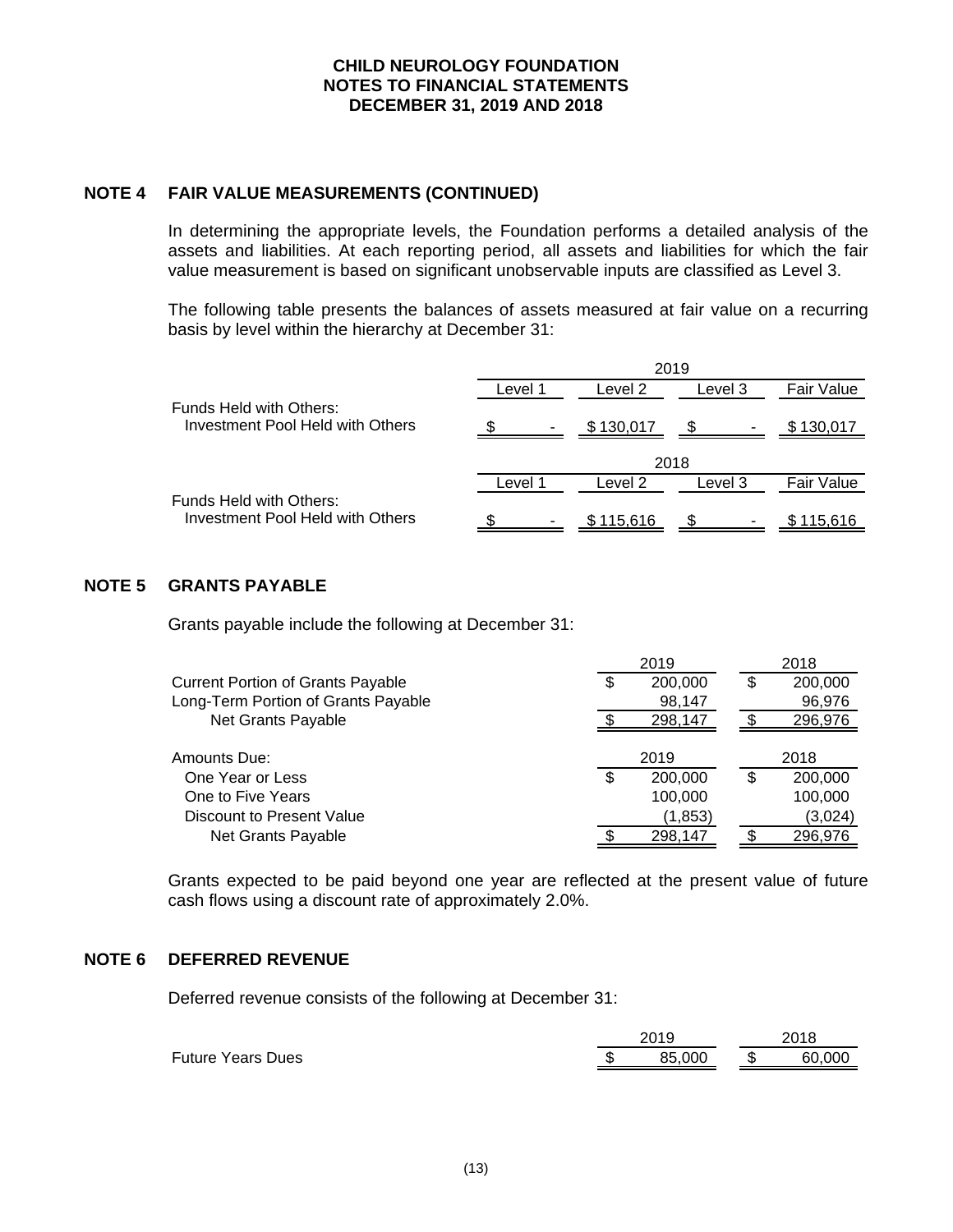# **NOTE 7 NET ASSETS WITH DONOR RESTRICTIONS**

Net assets with donor restrictions are available for the following purposes at December 31:

|                                                    | 2019            |    | 2018      |
|----------------------------------------------------|-----------------|----|-----------|
| <b>Research Grants</b>                             | \$<br>1,172,549 | \$ | 1,349,572 |
| <b>Operational Grant</b>                           | 42,808          |    | 30,000    |
| Infantile Spasm Awareness                          | 555             |    | 40,000    |
| Neuro Developmental Disorders - Endowment Earnings | 30,017          |    | 15,616    |
| Family Support and Empowerment Program             | 13,570          |    | 78,848    |
| <b>Child-Adult Transition Program</b>              | 101,350         |    | 307,372   |
| Harnett Infantile Spasms Awareness Grant           | 11,368          |    | 12,368    |
| Annual Education Initiative (Symposium)            | 100,000         |    |           |
| Children's Health Improvement through Computerized |                 |    |           |
| Automation (CHICA)                                 | 632,877         |    | 15,021    |
| Perpetual Endowment Fund                           | 100,000         |    | 100,000   |
| Total                                              | 2,205,094       |    | 1,948,797 |

# **NOTE 8 NET ASSETS RELEASED FROM RESTRICTIONS**

Net assets were released from donor restrictions by the Foundation incurring expenses satisfying the restricted purposes or by occurrence of other events specified by donors as follows:

|                                                    | 2019 |           | 2018          |
|----------------------------------------------------|------|-----------|---------------|
| <b>Research Grants</b>                             | \$   | 207,000   | \$<br>207,000 |
| <b>Operational Grant</b>                           |      | 30,000    | 40,000        |
| Infantile Spasm Awareness                          |      | 125,000   | 216,474       |
| Neuro Developmental Disorders - Endowment Earnings |      | 5.781     | 4.852         |
| Family Support and Empowerment Program             |      | 124,698   | 89,818        |
| <b>Child-Adult Transition Program</b>              |      | 493,797   | 231,621       |
| Harnett Infantile Spasms Awareness Grant           |      | 1.000     |               |
| Annual Education Initiative (Symposium)            |      | 117,000   | 39,958        |
| Children's Health Improvement through Computerized |      |           |               |
| Automation (CHICA)                                 |      | 132.144   | 42.178        |
| <b>Patient Education</b>                           |      | 15,000    |               |
| Events                                             |      | 58,000    |               |
| Total                                              |      | 1,309,420 | 871,901       |

# **NOTE 9 ENDOWMENT**

The Foundation's donor-restricted endowment consists of one fund established to support scholarships and, as required by generally accepted accounting principles, net assets associated with that endowment fund are classified and reported based on the existence or absence of donor-imposed restrictions.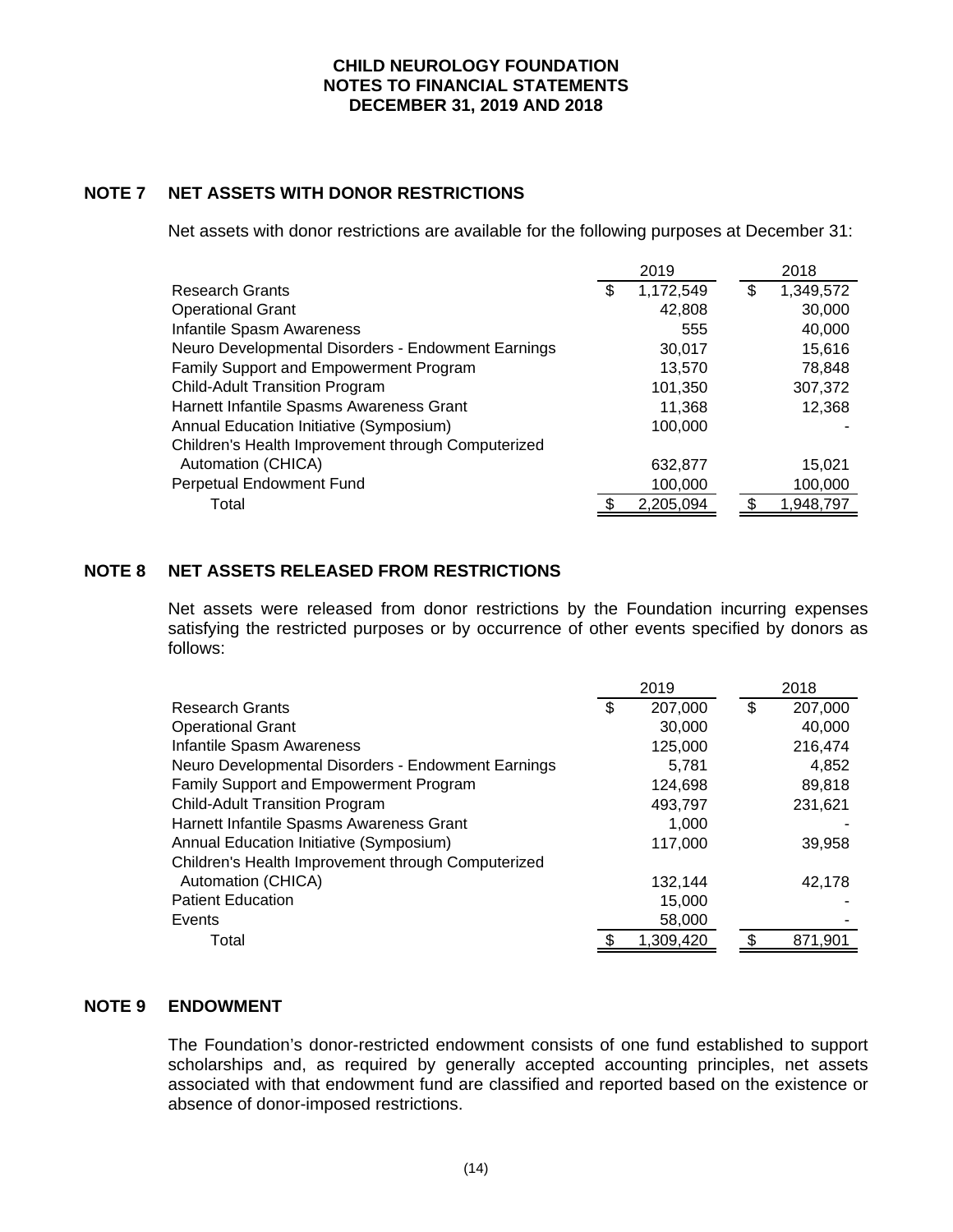# **NOTE 9 ENDOWMENT (CONTINUED)**

The board of directors of the Foundation has determined the presentation of the fair value of the original gift as of the gift date of the donor-restricted endowment funds absent explicit donor stipulations to the contrary. As a result of this interpretation, the Foundation classifies as net assets with donor restrictions (a) the original value of gifts donated to the perpetual endowment, (b) the original value of subsequent gifts to the perpetual endowment, and (c) accumulations to the perpetual endowment made in accordance with the direction of the applicable donor gift instrument at the time the accumulation is added to the fund.

The remaining portion of the donor-restricted endowment fund that is classified as net assets with donor restrictions are earnings on perpetual endowments. These remain in net assets with donor restrictions until those amounts are appropriated for expenditure by the Foundation in a manner consistent with the standard of prudence.

The Foundation considers the following factors when making a determination to appropriate or accumulate donor-restricted funds:

- 1. The duration and preservation of the fund
- 2. The purposes of the Foundation and the donor-restricted endowment fund
- 3. General economic conditions
- 4. The possible effect of inflation and deflation
- 5. The expected total return from income and the appreciation of investments
- 6. Other resources of the Foundation
- 7. The investment policies of the Foundation

The Foundation has a policy of appropriating for distribution each year a maximum of 5% of the year-end market value of each endowment fund. Spending available for each fund will be used to cover award distributions, administrative fees, and investment management fees. In establishing this policy, the Foundation considered the long-term expected return on its endowment. Accordingly, over the long term, the Foundation expects the current spending policy to allow its endowment to grow at an average of the long-term rate of inflation.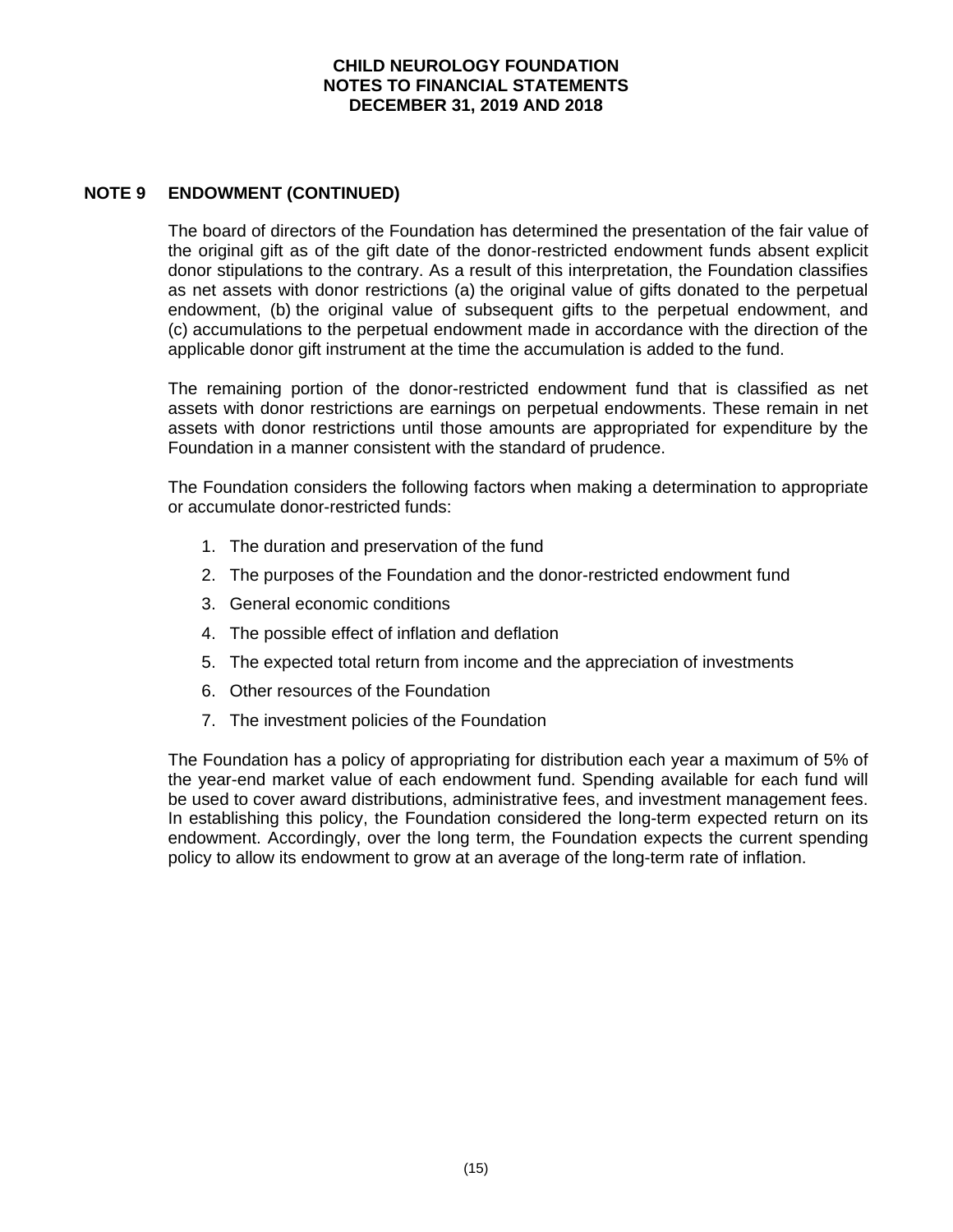# **NOTE 9 ENDOWMENT (CONTINUED)**

Changes in endowment net assets for the fiscal years ended December 31 consisted of the following:

|                                  | <b>Without Donor</b> | <b>With Donor</b>   |          |
|----------------------------------|----------------------|---------------------|----------|
|                                  | <b>Restrictions</b>  | <b>Restrictions</b> | Total    |
| Balance, December 31, 2017       |                      | 130,442             | 130,442  |
| Investment Income                |                      | (9,974)             | (9, 974) |
| Contributions                    |                      |                     |          |
| Appropriation of Endowment Funds |                      | (4,852)             | (4, 852) |
| Balance, December 31, 2018       |                      | 115,616             | 115,616  |
| Investment Income                |                      | 20,183              | 20,183   |
| Contributions                    |                      |                     |          |
| Appropriation of Endowment Funds |                      | (5,782)             | (5,782)  |
| Balance, December 31, 2019       |                      | 130,017             | 130,017  |

From time to time, certain donor-restricted endowment funds may have fair values less than the amount required to be maintained by donors or by law (underwater endowments). We have interpreted UPMIFA to permit spending from underwater endowments in accordance with prudent measures required under law. At December 31, 2019 and 2018, no such deficiencies were noted.

# **NOTE 10 CONCENTRATIONS**

At December 31, 2019, 87% of the pledges receivable balance was from three donors and approximately 64% of the contribution revenue was from three donors. At December 31, 2018, approximately 100% of pledges receivable was from two donors and 53% of contribution revenue was from one donor.

# **NOTE 11 LIQUIDITY**

The Foundation receives significant donor-restricted contributions and promises to give, and considers contributions restricted for programs which are ongoing, major, and central to its annual operations to be available to meet cash needs for general expenditures. The Foundation further manages its liquidity and reserves following two guiding principles: operating within a prudent range of financial soundness and stability, and maintaining adequate liquid assets to fund near-term operating needs. The Foundation forecasts its monthly cash flows and monitors its liquidity monthly to insure resources are available to meet obligations as they become due. During the years ended December 31, 2019 and 2018, the level of liquidity was as follows.